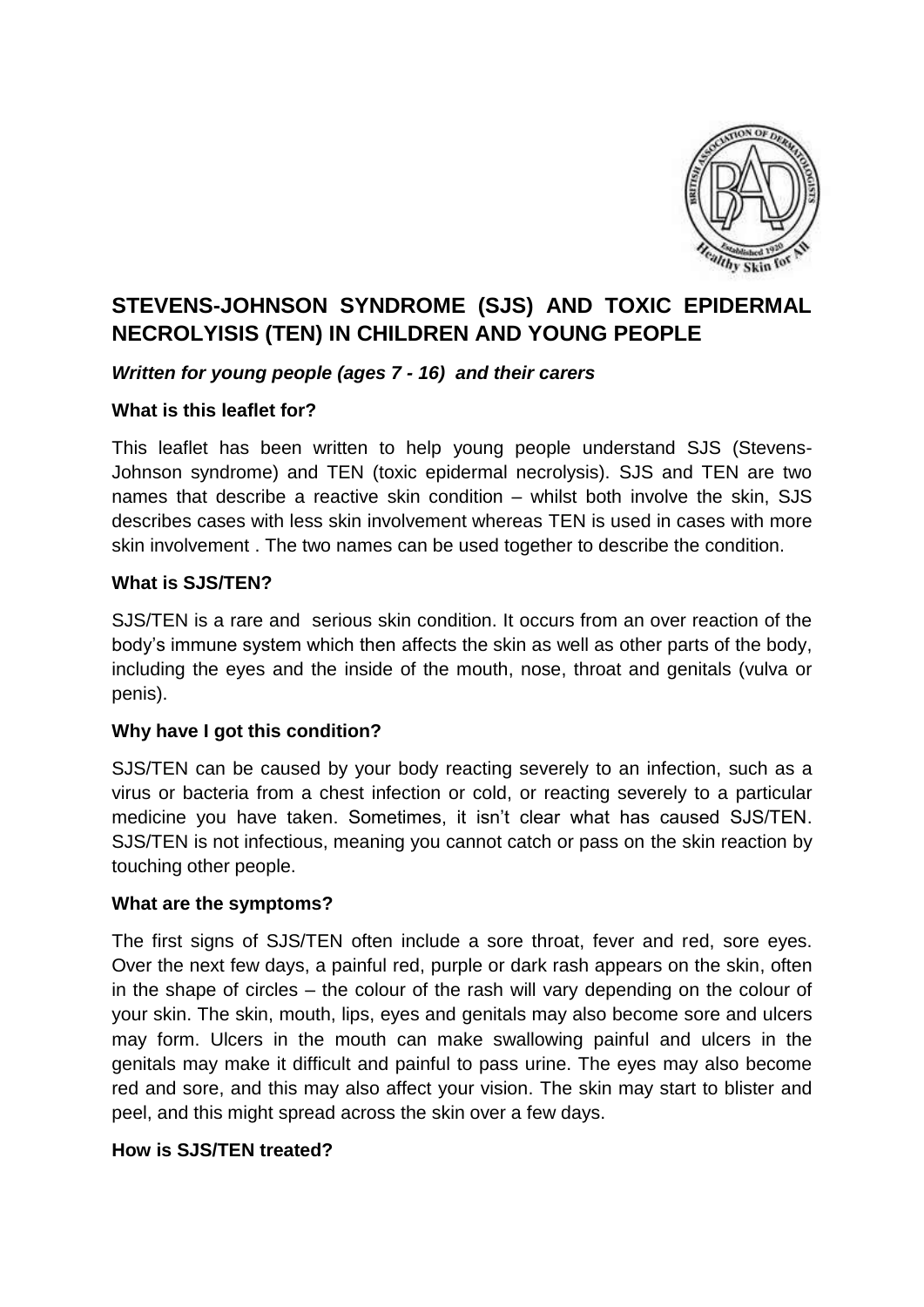SJS/TEN can be serious and people with this condition will generally stay in hospital for treatment. If a drug is suspected to have caused SJS/TEN, doctors will stop the medication. If an infection is suspected to have caused SJS/TEN, doctors may give medicines such as antibiotics to help treat the infection. There is no single cure for SJS/TEN and often it means waiting for the body to heal. The skin normally takes one or two weeks to heal, but new sore areas could form for several weeks afterwards.

## **What tests do I need?**

Doctors will do tests to try to understand what has caused SJS/TEN. This can include blood tests, a swab inside the mouth, swabs of the skin and sometimes taking a very small sample of the skin. If a medicine is suspected to have caused SJS/TEN, some people may need more tests after they have recovered to confirm they have reacted to the medicine.

# **What might happen in hospital?**

Whilstin hospital, people with SJS/TEN will be cared for by several teams of doctors, nurses and other health-workers. The team will explain anything that needs to be done with you and your carers. The goal of treatment is to support the body as it recovers by making sure people have enough water, have good nutrition, are breathing freely and have as little pain as possible. Sore areas of skin may be covered with a dressing or creams to protect them, and eyedrops may be given to protect the eyes. Medicines to relieve any pain will also be given. A tube may be passed into the bladder to help pee (catheter) and a tube may be inserted into the stomach to help with nutrition (naso gastric/ NG tube) In severe cases, people may need more intensive care including support with breathing .

## **What can be expected after SJS/TEN?**

Most people will find that their skin will slowly heal and grow back over a week or two – it may be a different colour to the rest of the skin as it heals. The skin and eyes will be sensitive to sunlight as they are healing so it is important to put on sun cream and wear sunglasses when outside.

Some people might find that they have symptoms from their SJS/TEN that last a long time. This can include skin scarring or colour changes to the skin and this can be upsetting. Inflammation in the eyes, mouth and genitals might also cause symptoms from scarring such as changes to eyesight, changes to breathing such as a longlasting cough, or difficulty passing urine. It is also normal to feel tired for weeks and even months after having SJS/TEN. If you have had SJS/TEN and feel you are not getting better, it is good to talk about it with your parents or carers.

## **Will SJS/TEN happen again?**

Most young people will recover from SJS/TEN and will only ever have one episode.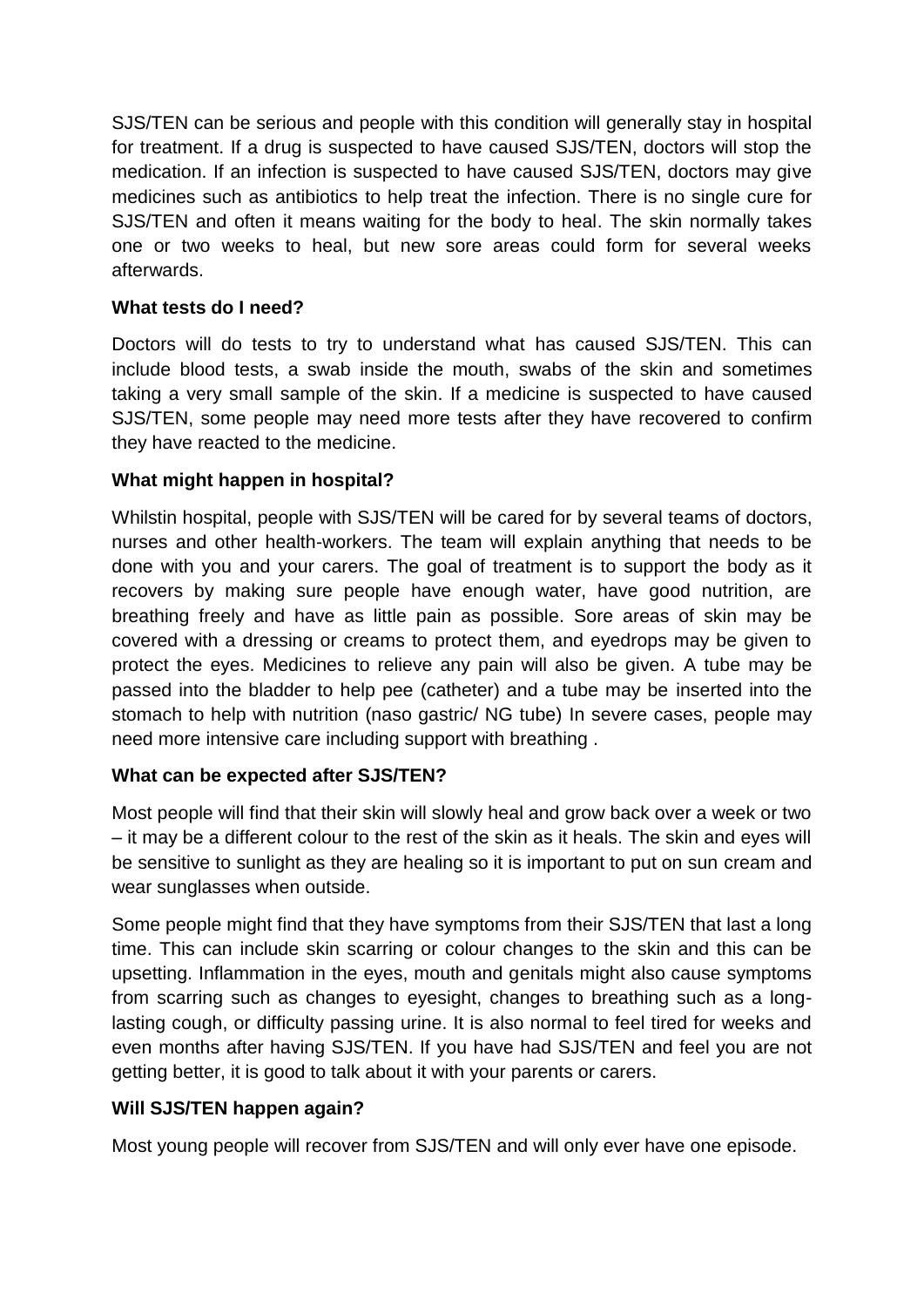However, occasionally, some people may have more than one episode of SJS/TEN. Any specific medicines that have caused SJS/TEN should be avoided in the future so they do not cause another reaction. This may involve being given a bracelet to wear that alerts people to which medicines to avoid. SJS/TEN can reoccur with a repeat infection or, rarely, a different medication. Recognising the symptoms of SJS/TEN will help to seek treatment again quickly if it does happen for another time.

## **Having SJS/TEN has upset me, is this normal?**

Being in hospital can be very upsetting, and it is not unusual to feel low or anxious after having SJS/TEN. If you feel upset about SJS/TEN, it is good to talk to your parents or carers about it.

# **A NOTE FOR PARENTS OR CARERS OF CHILDREN WITH SJS/TEN**

# **About SJS/TEN:**

As SJS/TEN is rare, there is still a lot about the disease process and treatment that is not fully understood. There is ongoing research to try and understand whether environmental and/or genetic factors predispose SJS/TEN and why it reoccurs in some children and not others. There is also ongoing research to understand how we can treat it early and effectively, and work to prevent long term symptoms.

In addition to SJS/TEN, there are also some other words that you might hear used which refer to the same conditions but refer to the likely cause of the reaction. DEN (drug induced necrolysis) syndrome describes severe TEN-like reactions triggered specifically by drugs. RIME (reactive infective mucocutaneous eruption) describes SJS-like reaction particularly involving the surface of the mouth and seen as a reaction to infections including a respiratory infection *Mycoplasma pneumoniae*. These terms may be used interchangeably with SJS/TEN.

# **During your child's admission:**

Having a child in hospital is difficult for both carers and child.. Whilst in hospital, your child is likely to be managed by several different teams and at times this can feel overwhelming with lots of information. The uncertainty around what causes SJS/TEN and how it is managed can also be difficult. If you have questions or uncertainties about your child's treatment plan, you should share this with the clinical team taking care of your child.

# **After your child's admission:**

The recovery for every child will be different, both in terms of recovery time as well as the degree of any lasting symptoms. Being vigiliant to ongoing symptoms, both physical and psychological, can help identify any complications from SJS/TEN early. Long-lasting symptoms most commonly involve the skin and the eyes but can also involve the lungs and the genitals as outlined above. There is also increasing awareness that SJS/TEN can have a psychological impact on your child, affecting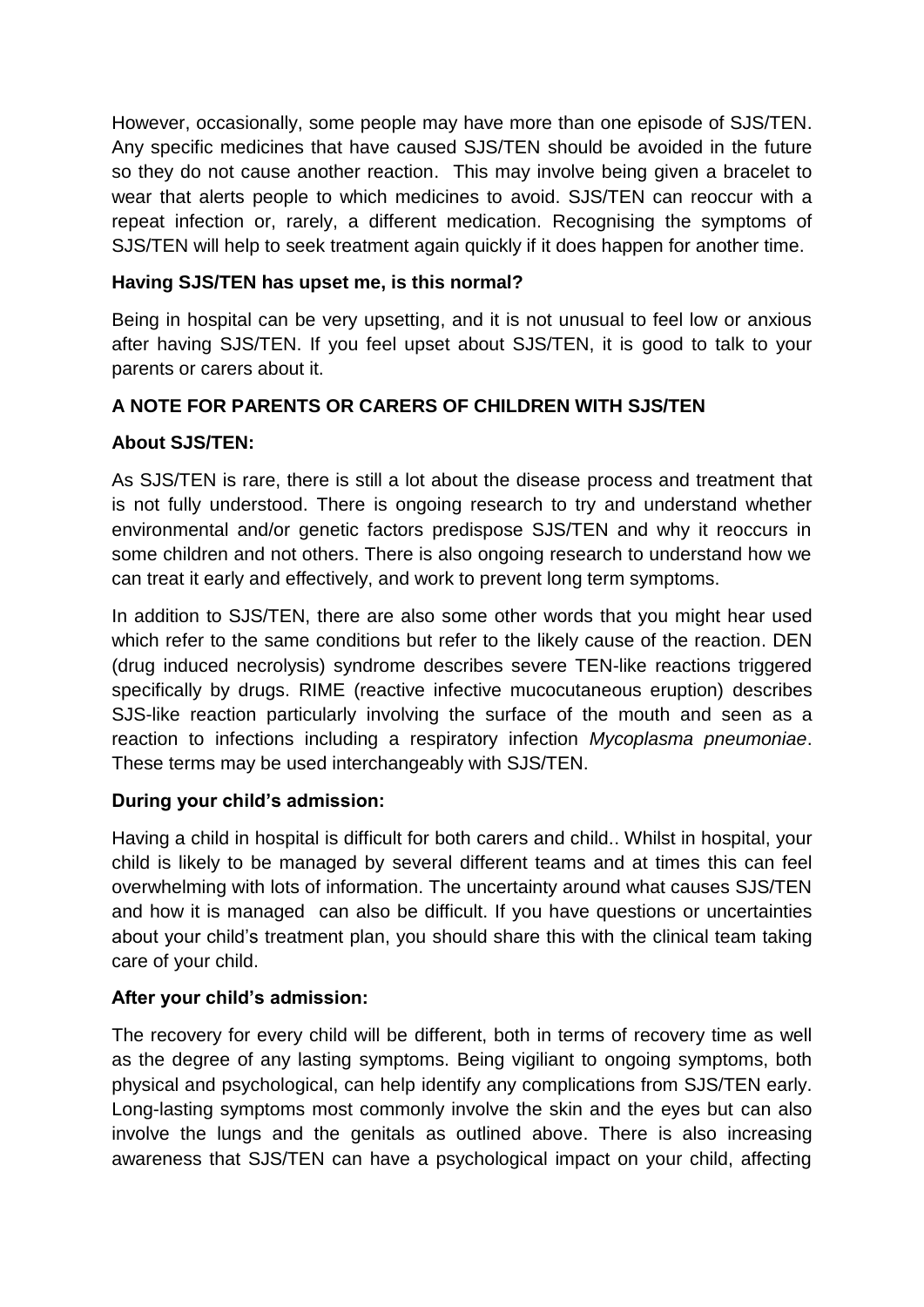their mood or anxiety levels. If you are worried your child might be experiencing any on-going symptoms, you should raise these at follow-up clinics or with your GP.

It is natural to worry about your child having SJS/TEN a second time. However, it is estimated that 4 out of 5 children only ever have SJS/TEN once. It is not currently feasible to predict which children will go on to have a second episode. That said, fear of recurrence should not be a barrier to your child enjoying a full and active life. If you are worried, it is important to familiarise yourself with the symptoms and signs of SJS/TEN (as outlined above) to identify a reoccurrence of the conditonearly on. If you would like further information, the doctor arranging follow-up care should be able to help with any questions you might have and advise you of reliable online sources or accesible research studies

# **WHERE CAN I FIND OUT MORE?**

*Further information for kids and parents:*

 Great Ormond Street Hospital for Children – Stevens-Johnson syndrome (this page is written for SJS specifically but it is also useful for TEN as well): [https://www.gosh.nhs.uk/conditions-and-treatments/conditions-we](https://www.gosh.nhs.uk/conditions-and-treatments/conditions-we-treat/stevens-johnson-syndrome/)[treat/stevens-johnson-syndrome/](https://www.gosh.nhs.uk/conditions-and-treatments/conditions-we-treat/stevens-johnson-syndrome/)

*Further information for parents:*

- NHS UK Stevens-Johnson syndrome: <https://www.nhs.uk/conditions/stevens-johnson-syndrome/>
- The British Association of Dermatology's SJS/TEN patient information for adults: <https://www.skinhealthinfo.org.uk/condition/sjs-ten/>
- The British Association of Dermatology's national guidelines for SJS/TEN in children and young people: <https://onlinelibrary.wiley.com/doi/epdf/10.1111/bjd.17841>

For details of source materials used please contact the Clinical Standards Unit [\(clinicalstandards@bad.org.uk\)](mailto:clinicalstandards@bad.org.uk).

**This leaflet aims to provide accurate information about the subject and is a consensus of the views held by representatives of the British Society for Paediatric Dermatology which is a part of the British Association of Dermatologists. Individual patient circumstances may differ, which may alter both the advice and treatment given by your doctor**

*This leaflet has been assessed for readability by the British Association of Dermatologists' Patient Information Lay Review Panel*

#### **BRITISH ASSOCIATION OF DERMATOLOGISTS PATIENT INFORMATION LEAFLET**